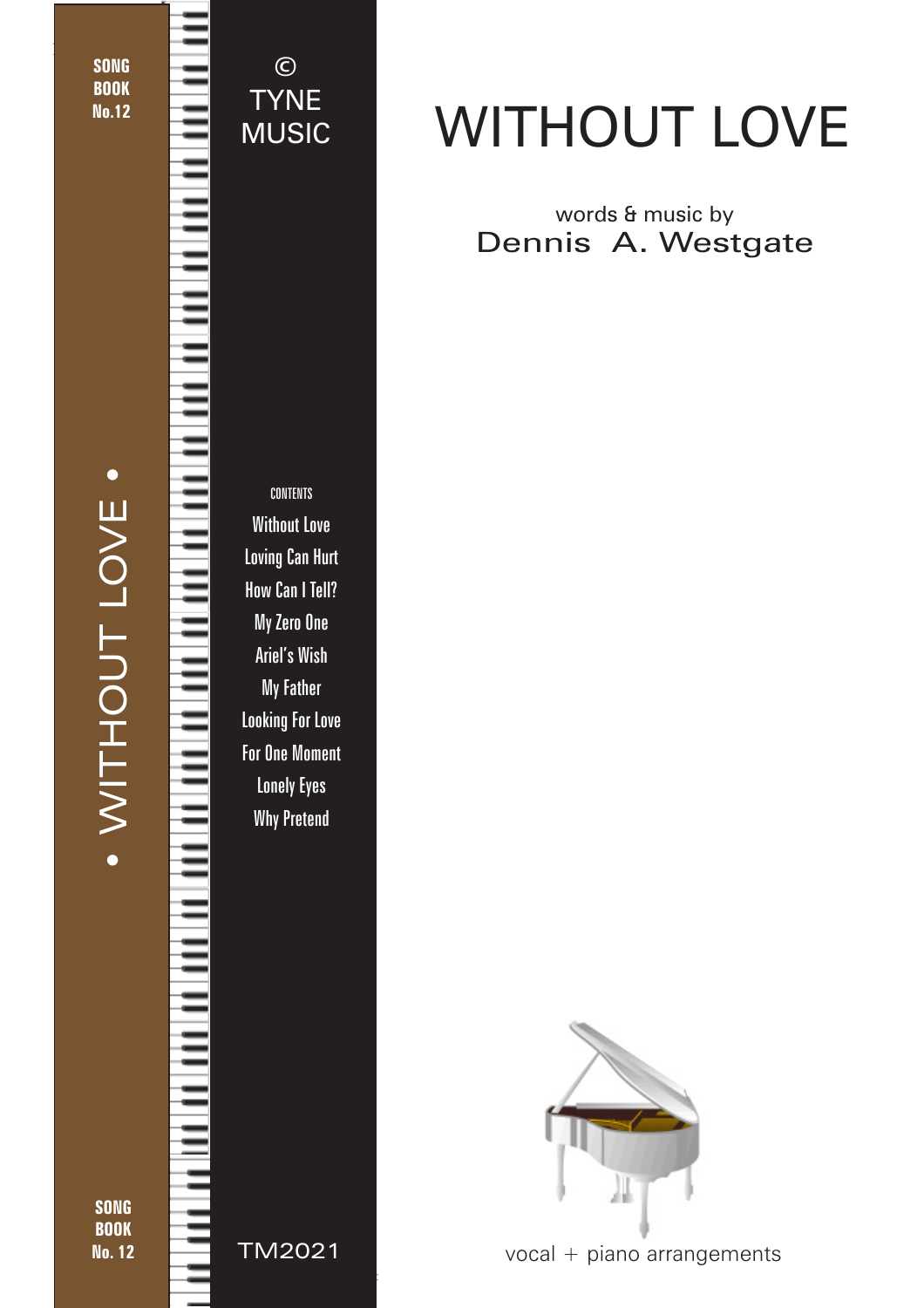

## WITHOUT LOVE!

Words & Music by Dennis A. Westgate

Welcome to my latest song album!

In my last stage musical 'Closed Circuit' a story about the internal workings of a standard business computer. There's a point where one of the main characters 'Ariel' has gone off-line and is free to integrate with some of the other computer components.

Ariel has spent all of her time in the mail-room and all her knowledge of life outside these confines is only attributed to what has been gleaned from any incoming messages, the majority of which are taken up with the everyday running of the business.

However, one particular communication between David, (*one of the office staff)*, and his fiance 'Claire' is of a more personal nature. These tete-a-tete's have become the highlight of Ariel's day and she takes great delight in reading their letters, but the frequent use of the 'love' word prompts her to know its meaning.

This is an expression for which she has no knowledge or explanation so when allowed to leave her post and meet other departmental workers, she uses the opportunity to find the answer, which is supplied by 'Beat-Box' (*the manager of the music library*) in a song called 'Looking for Love' (*what else?)*

You'll find 'Looking for Love' on page 33 of this album along with several other songs from some of my other stage musicals. In this songbook I've chosen just a few variations on the theme of this complex emotion. I'm sure most of you will agree "Tis better to have loved and lost, than never to have loved at all."

Full libretto, music and lyrics for all of my original plays are available on request from : https://tynemusic.com



D. A. Westgates

**© 2018 TYNE MUSIC** All rights reserved

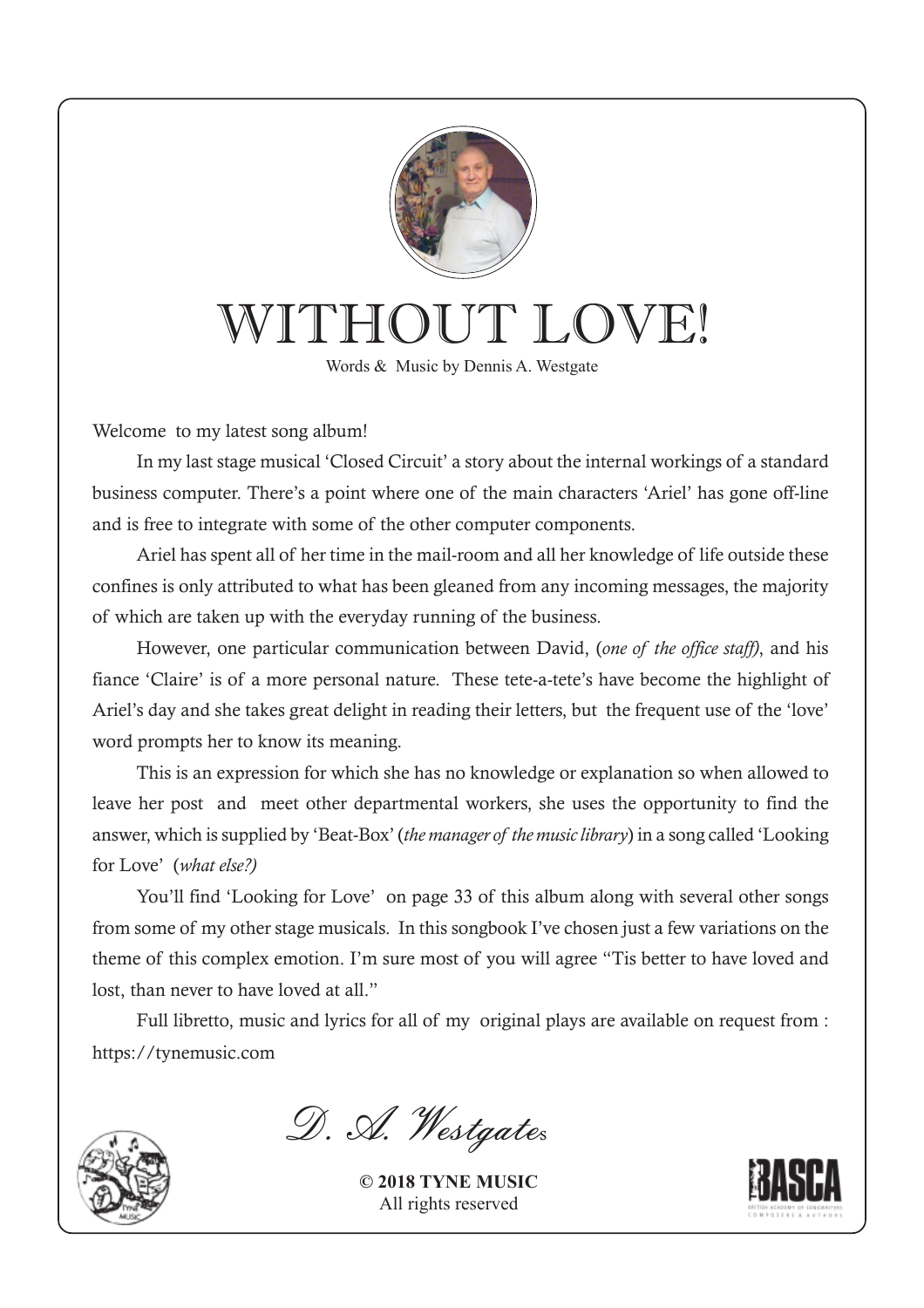

*(Full details of these musical are available on request from:- tynemusiclimited@gmail.com)*

**© 2019 TYNE MUSIC www.tynemusic.com** All rights reserved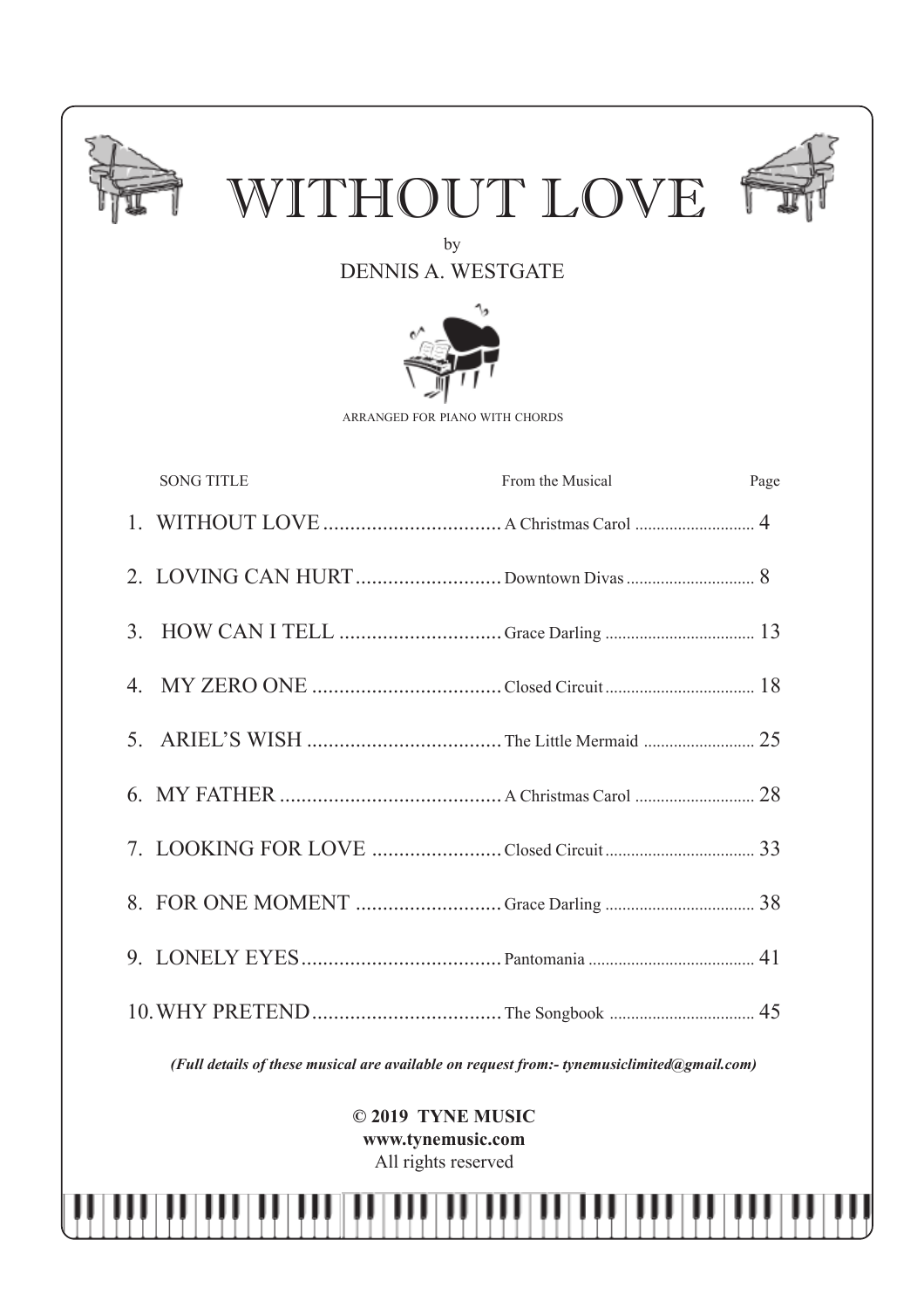### WTHOUT LOVE

#### WITHOUT LOVE

Love is all and all is love And love is all I have to give So if you ever say goodbye Then my heart will surely die Life is nothing without love No nothing without love

Love is all no more no less And loving you is happiness But if you turn to go away Then remember all I say Life is nothing without love Nothing without love No nothing without love my love

I can't lose the loving feeling Wrapped around this heart Some day it will surely fade and die Maybe one day it will only be A passing dream Maybe there will come a time I won't wonder why

Love is all for love is true And all my love I gave to you So when I smile to mask the tears I'll remember through the years. Life is nothing without love You'll have nothing without love No nothing without love, my love



*One of the musical numbers from 'A CHRISTMAS CAROL'*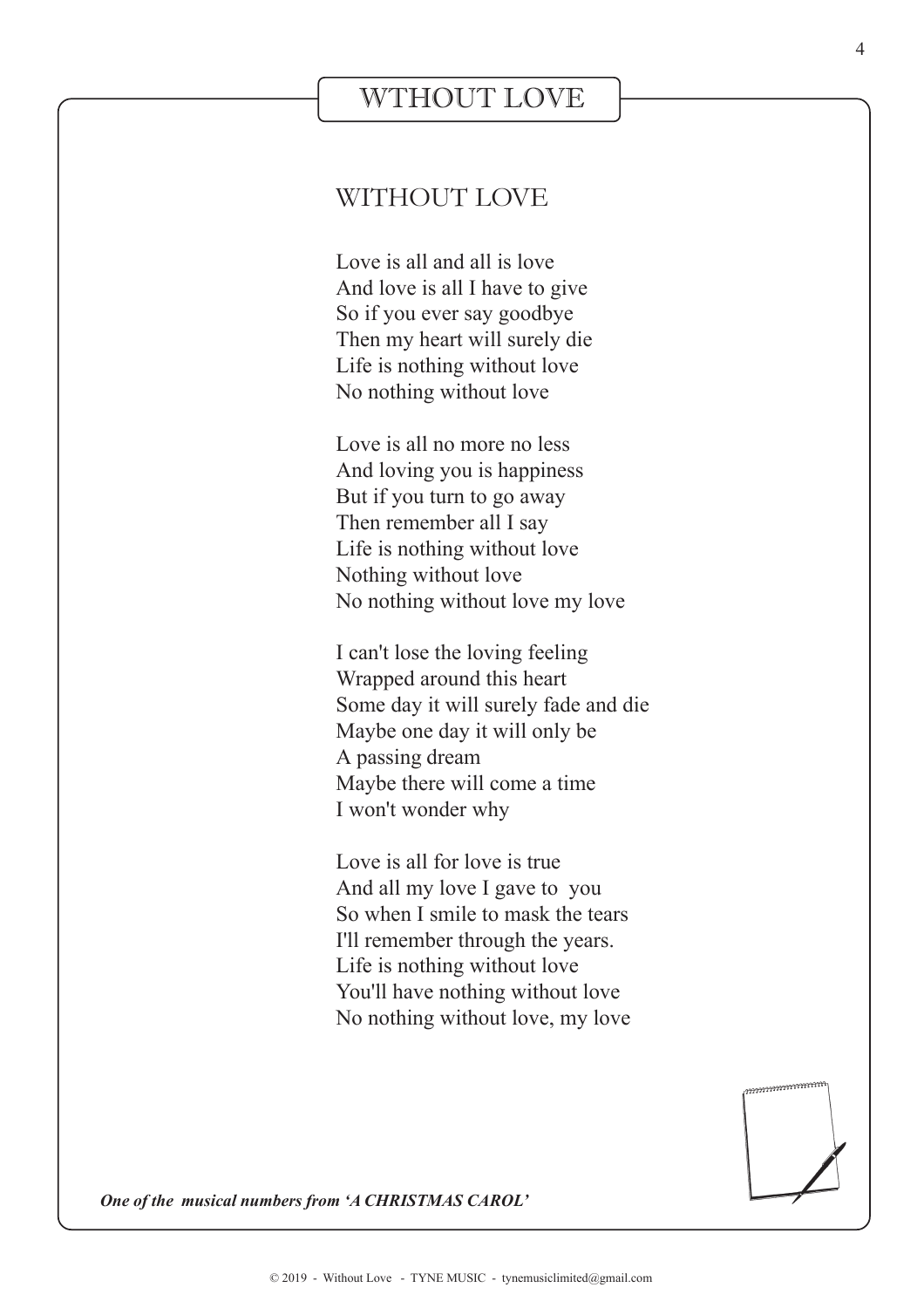**Without Love** 









 $© 2019$  - Without Love - TYNE MUSIC - tynemusic limited@gmail.com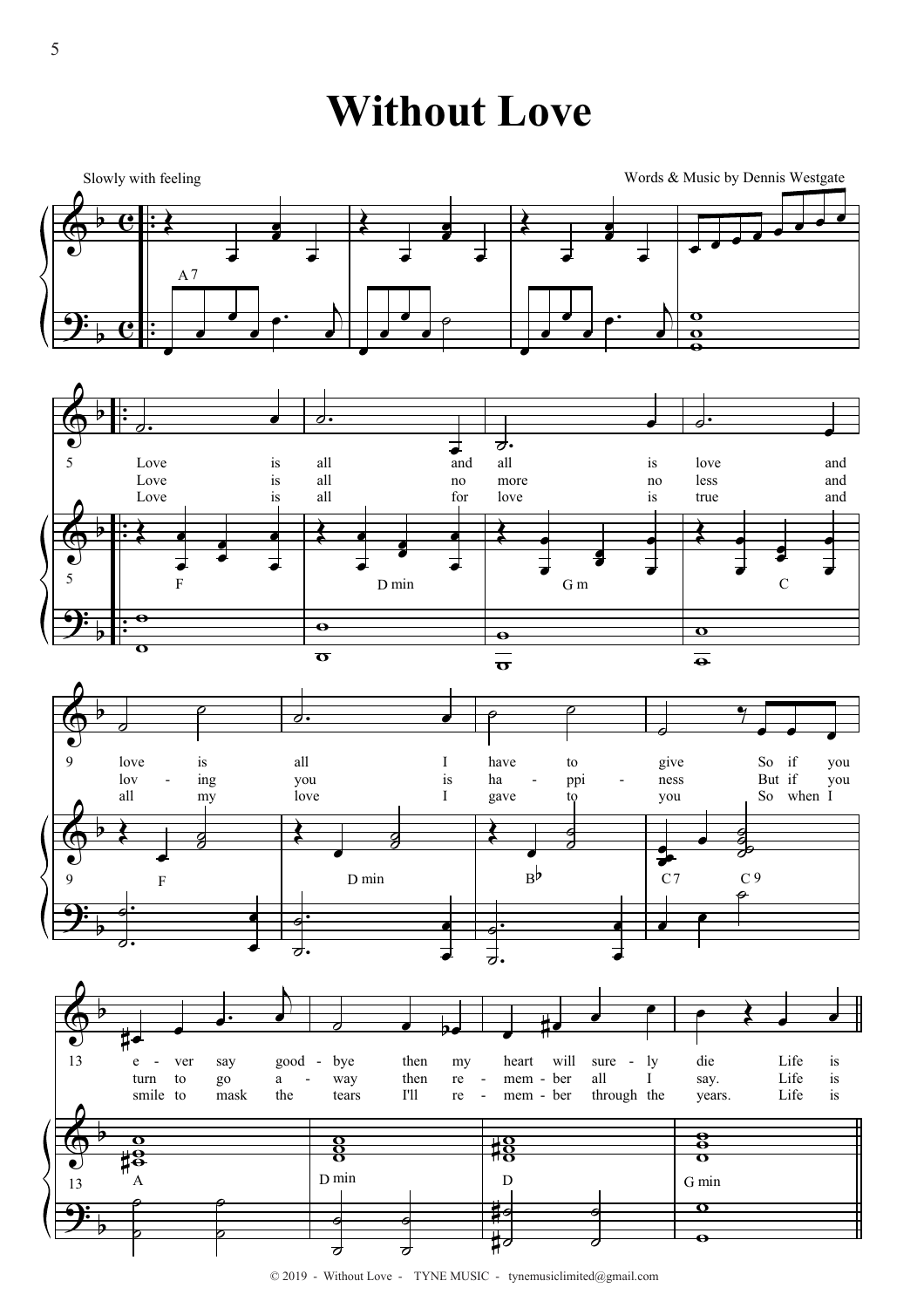